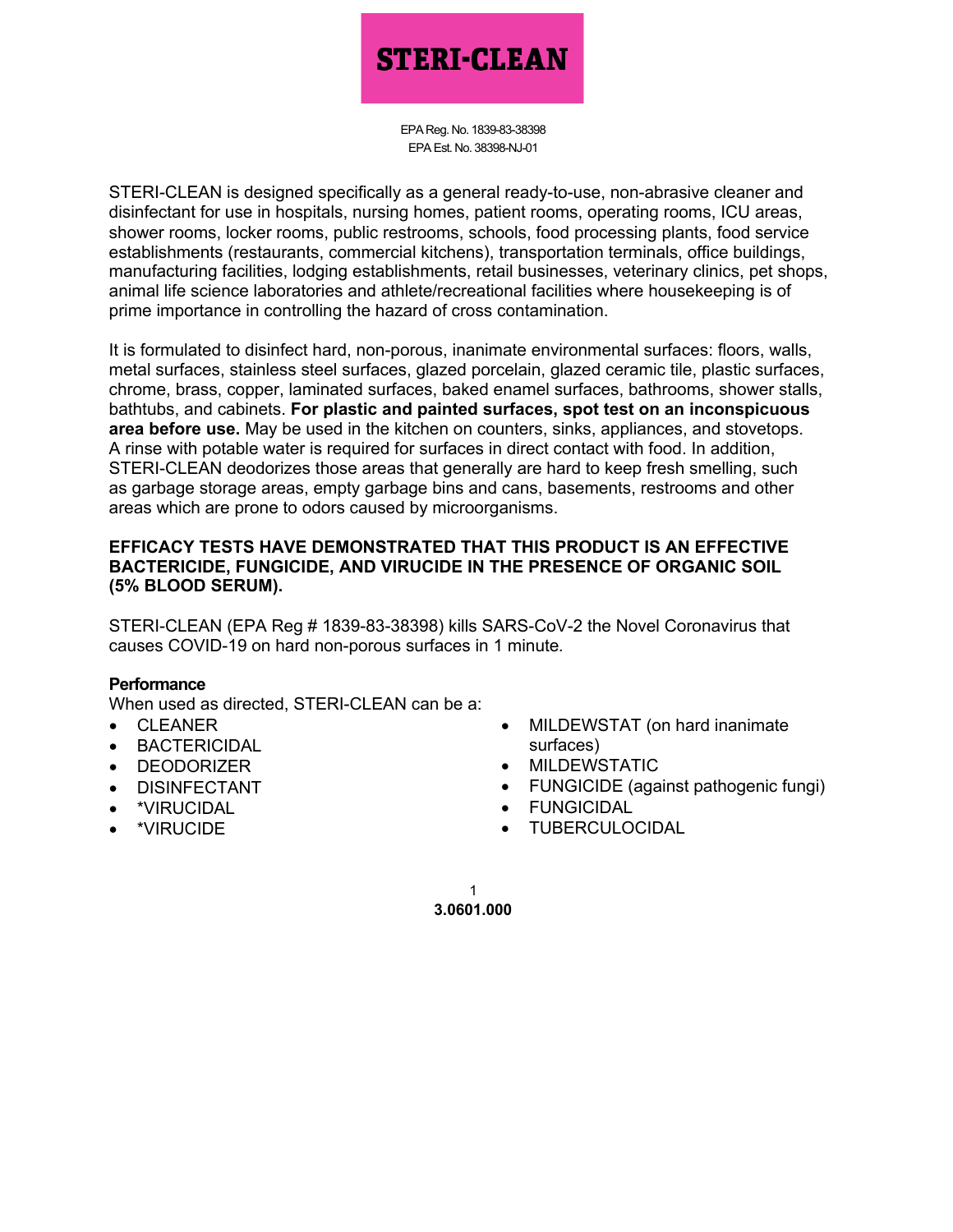#### **Advantages**

- Contains no abrasives or bleach
- Contains no phosphates or phosphorous
- All Purpose Cleaner
- Ready-To-Use Disinfectant Spray
- **Fresh Scent**
- Eliminates Odors
- Cleans, Disinfects and Deodorizes in One Easy Step\*
- Cuts Tough Grease and Grime without Scrubbing
- Kills SARS-CoV-2 the Novel Coronavirus that causes COVID-19 on hard non-porous surfaces in 1 minute
- For Use in Animal Housing Facilities as a Non-Acid Bowl & Bathroom Disinfectant Cleaner
- Meets OSHA Bloodborne Pathogen Standard for HIV, HBV & HCV
- Kills 99.9% of Household Bacteria\*
- Kills 99.9% of Germs\*

*\*when used according to disinfection directions*

# **DIRECTIONS FOR USE**

This product is not for use on critical or semi-critical medical device surfaces. It is a violation of Federal Law to use this product in a manner inconsistent with its labeling. Labeling must be in the possession of the user at the time of using the product. See container label for FIRST AID and PRECAUTIONARY STATEMENTS and complete DIRECTIONS for USE before applying. Use of this product is subject to the precautions and limitations imposed by the label affixed to the container for this product.

**DISINFECTION, DEODORIZING AND CLEANING –** Remove visible soil prior to application of the product. Hold container six to eight inches from surface to be treated. Spray area until it is covered with the solution. Allow product to penetrate and the surface to remain wet for **3 minutes** (for Bloodborne Pathogens: allow surface to remain wet for HIV-1 **1 minute** and for HBV and HCV **1 or 5 minutes**). No scrubbing is necessary. Wipe off with a clean cloth, mop, paper towel, or sponge or allow to air dry. The product will not leave grit or soap scum.

**BACTERICIDAL ACTIVITY –** When used as directed, STERI-CLEAN kills the following organisms on hard, non-porous inanimate surfaces: *Pseudomonas aeruginosa* (ATCC 15442), *Staphylococcus aureus* (ATCC 6538), *Salmonella (choleraesuis) enterica* (ATCC 10708), *Escherichia coli* (ATCC 11229), *Escherichia coli O157:H7* (ATCC 43895), *Streptococcus pyogenes* (Necrotizing Fasciitis-Group A) (V.A. Medical Center Isolate 04001), *Listeria monocytogenes* (ATCC 35152), *Yersinia enterocolitica* (ATCC 23715), *Enterococcus faecium* (ATCC 6569), *Corynebacterium ammoniagenes* (ATCC 6871), *Salmonella (typhi) enterica* (ATCC 6539), *Methicillin resistant Stapylococcus aureus (MRSA)* (ATCC 33593), *Vancomycin resistant Enterococcus faecalis (VRE)* (ATCC 51575), *Vancomycin intermediate resistant* 

> **3.0601.000**  $\mathfrak{p}$